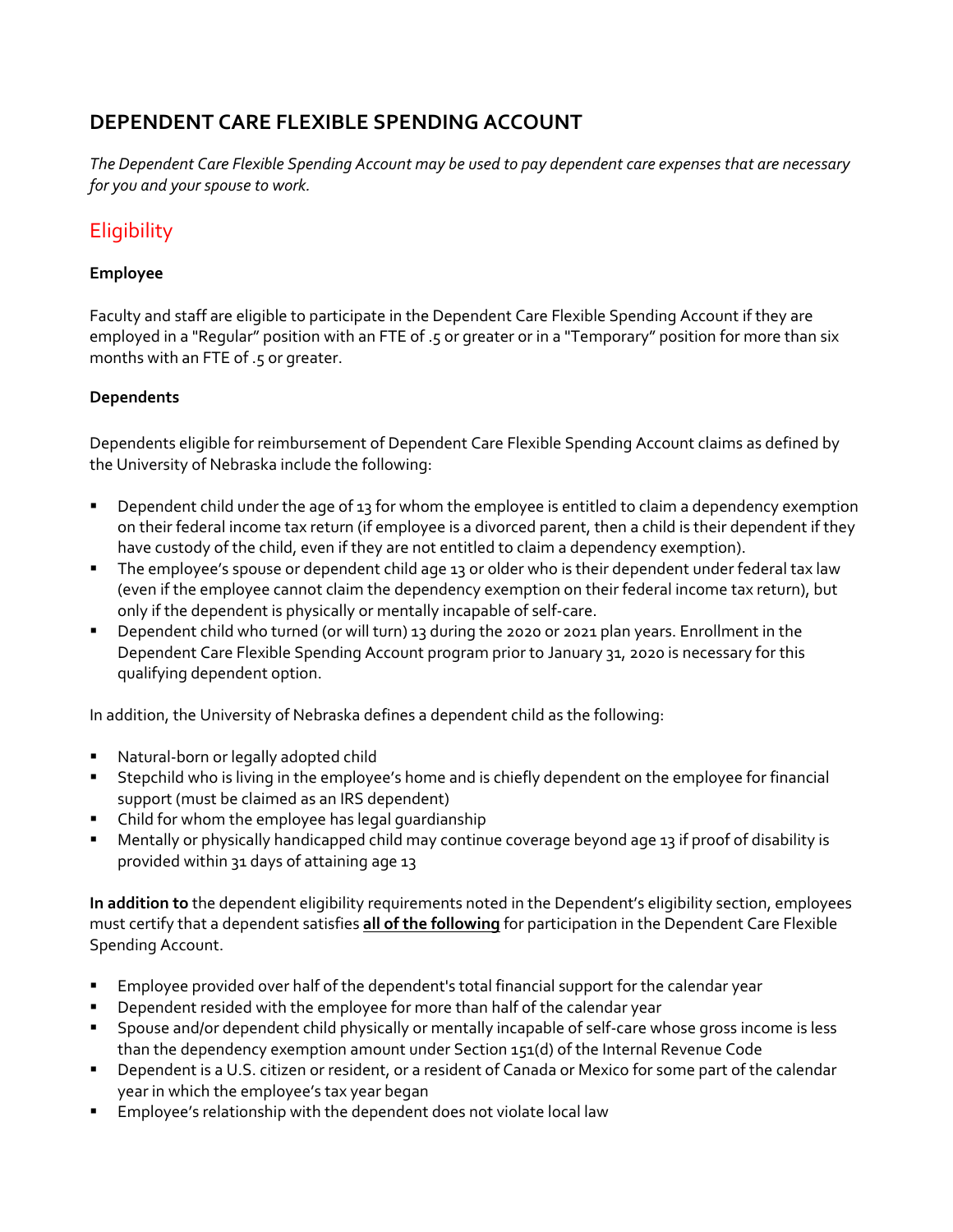#### **Employee Plus One**

University benefits eligibility is extended to an Adult Designee of the same or opposite gender who meets all the following criteria:

- Has resided in the same residence as the employee for at least the past consecutive 12 months and intends to remain so indefinitely;
- Is at least 19 years old;
- Is directly dependent upon, or interdependent with, the employee, sharing a common financial obligation that can be documented in a manner prescribed by the university; and
- Is not currently married to or legally separated from another individual under either statutory or common law.

Additional Employee Plus One information may be found at the Employee Plus One benefits module.

An employee may receive reimbursement for dependent care expenses for a qualifying Adult Designee from the Dependent Care Flexible Spending Account **only under limited circumstances**. An Adult Designee must meet all of the following requirements:

- Shares the same principal place of abode as the employee for the entire calendar year in question. This means that the Adult Designee may be temporarily absent but must reside in the same place as the employee at all other times.
- Is a member of the employee's household for the entire calendar year in question.
- Receives over half of his or her financial support from the employee. Support includes food, shelter, clothing, medical and dental care, education and other similar items. All sources of support are considered, including the Adult Designee's own funds.
- Is **not** a qualifying child of any other person.
- Is a U.S. citizen or national, or a resident of the U.S., Canada or Mexico.
- Is physically and mentally incapable of caring for himself or herself.

An Adult Designee's dependent child(ren) is not eligible to receive reimbursement from the Dependent Care Flexible Spending Account.

#### Initial Enrollment

Employees must enroll for coverage within 31 days of the date of hire or benefits eligibility date (date the employee satisfies the criteria to be benefits-eligible). The 31 day period is not based on the employee's effective date of coverage.

Enrollment after the initial 31‐day period is limited to the annual NUFlex enrollment or when a Permitted Election Change Event occurs.

### Effective Date of Participation

Participation is effective on the first day of the month following the employee's date of hire or eligibility. Participation for employees hired on the first day of the month will be effective on the first day of the month. Participation for employees hired on the first working day of the month will be effective on the actual date of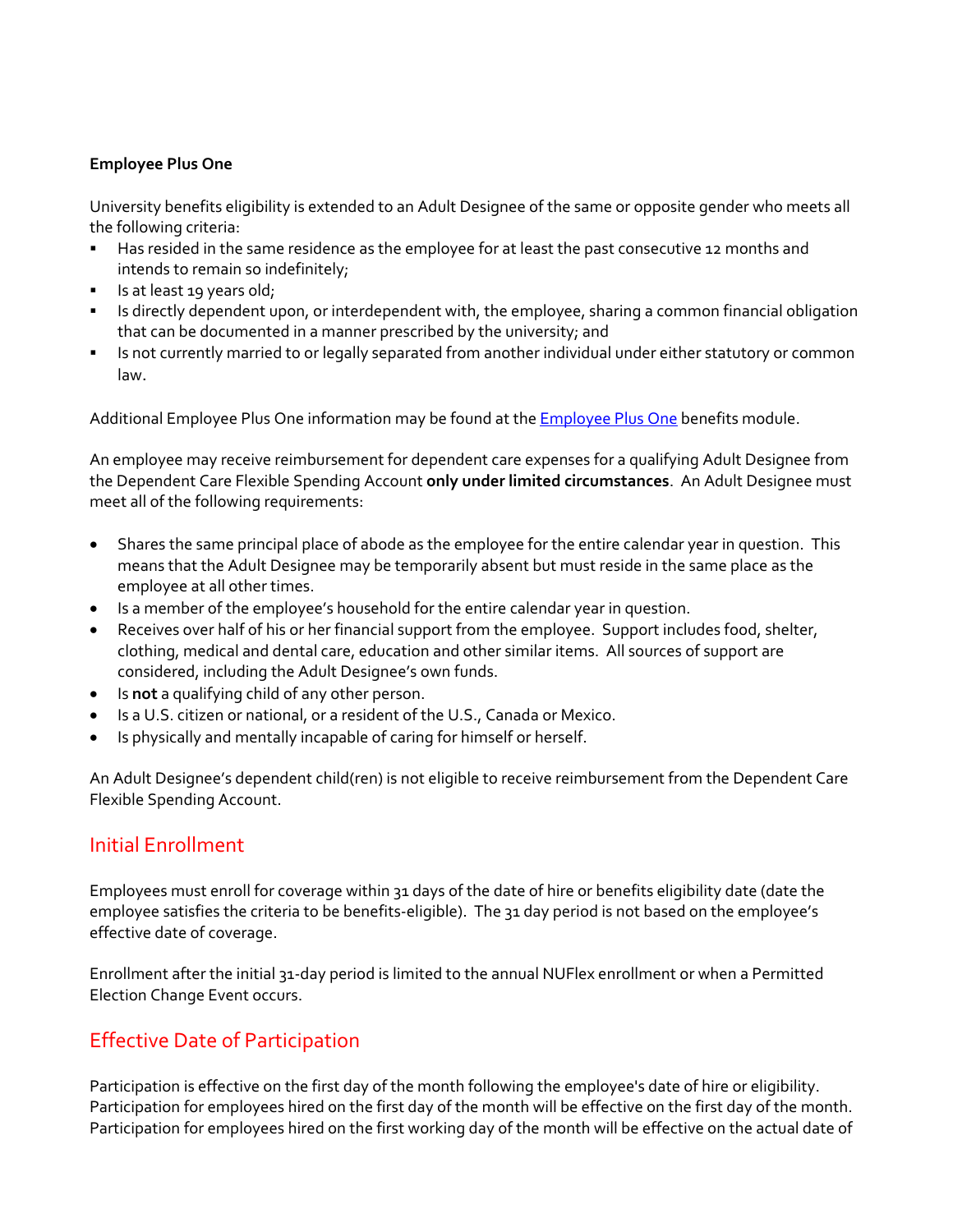hire (if first working day is Jan. 5, coverage will be effective Jan. 5).

# Change in Status Guidelines

Employees may enroll, cancel or change their Dependent Care Flexible Spending Account contribution during the calendar year when a Permitted Election Change Event occurs.

Employees must enroll or make a change in contribution within 31 days of the Permitted Election Change Event.

Listed below are several Permitted Election Change Events that may allow an employee to initiate a midyear Dependent Care Flexible Spending Account change.

- Change in legal marital status
- Change in number of dependent children
- Change in employment status or work schedule that results in a gain or loss of coverage eligibility
- Change in coverage under spouse's employer's benefits plan, if substantial

Effective January 1, 2021, employees may prospectively (1) make a new election, or (2) revoke, decrease, or increase an existing election for the 2021 Plan Years. Any election change made pursuant to this paragraph shall be limited so that the new amount elected is not less than the total amount of reimbursements submitted to the Dependent Care Flexible Spending Account Plan for the 2021 Plan Year by the employee as of the date immediately preceding the employee's election change request.

# Coverage Effective Date as a Result of a Permitted Election Change Event

Coverage changes due to a Permitted Election Change Event will be effective on the first day of the month following the date of the change. However, changes that occur on the first day of the month will be effective immediately. The employee must provide appropriate documentation to verify the Permitted Election Change Event. Only those expenses incurred after the effective date of the change will be covered or reimbursable.

### Birth of a Dependent Child

Coverage changes due to a birth of a child will be effective on the first day of the month following the dependent's date of birth. The applicable premium will begin on the first day of the month following the date of birth. The employee must provide appropriate documentation to verify the Permitted Election Change Event.

### Adoption or Legal Guardianship

Coverage changes due to a dependent child who is added as a result of adoption or legal guardianship will coincide with the earlier of: 1) the date of placement for adoption, or 2) the date of entry of an order granting legal guardianship or custody of the child. Placement generally means when the adoptive parents have taken legal responsibility for the child. Premiums will begin on the first day of the month following the event. The employee must provide appropriate documentation to verify the Permitted Election Change Event.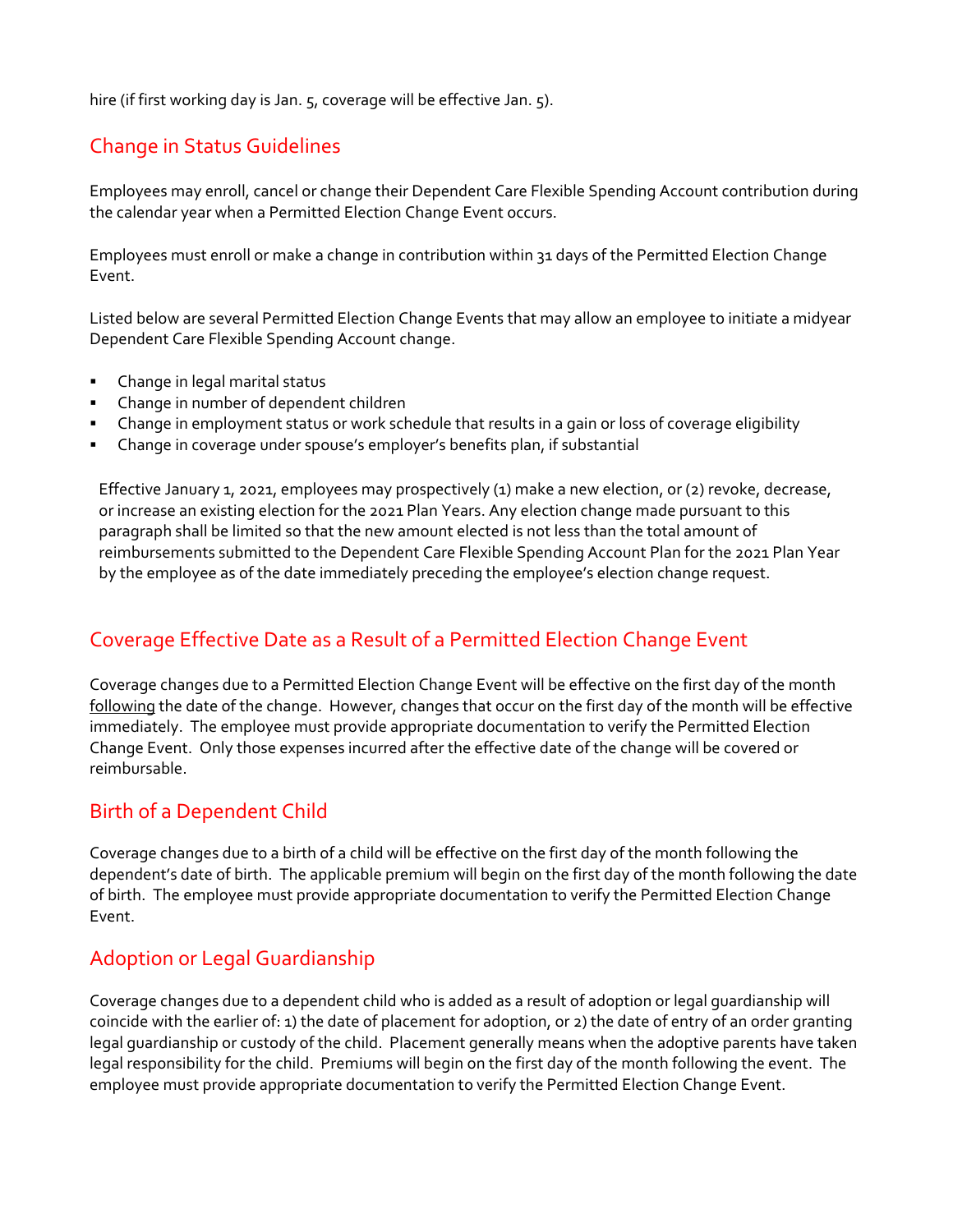#### Marriage

Coverage changes due to marriage will be effective on the first day of the month following the date of marriage. Changes in coverage for a marriage occurring on the first day of the month will be effective immediately. The employee must provide appropriate documentation to verify the Permitted Election Change Event.

## Divorce or Legal Separation

Coverage changes due to a Nebraska divorce will be effective the first day of the month following the date the divorce decree is entered. Coverage changes due to a Nebraska legal separation will be effective the first day of the month following the date of the court order or separation agreement.

Coverage changes due to an Iowa divorce will be effective the first day of the month following the date the divorce decree is final. Coverage changes due to an Iowa legal separation will be effective the first day of the month following the date of the court order or separation agreement.

The employee must provide appropriate documentation to verify the Permitted Election Change Event.

# Termination of Coverage

Participation terminates on the last day of the month following the date of termination or date the employee is no longer eligible for coverage. If the date of termination or employee's coverage ineligibility is the last day of the month, coverage will terminate immediately.

#### Leave of Absence

Dependent Care Flexible Spending Account participation may be continued while the employee is on an approved leave of absence through the end of the calendar year.

### Active Military Duty Leave of Absence

An employee who commences a leave of absence for active duty in the military may cancel Dependent Care Flexible Spending Account participation during the leave. Upon return from active duty, the employee may re-enroll for coverage. The employee must provide appropriate documentation to support the date military service ended.

### Annual NUFlex Enrollment

Participation in the Dependent Care Flexible Spending Account does not automatically renew each year. Employees may enroll in the Dependent Care Flexible Spending Account during the annual NUFlex enrollment.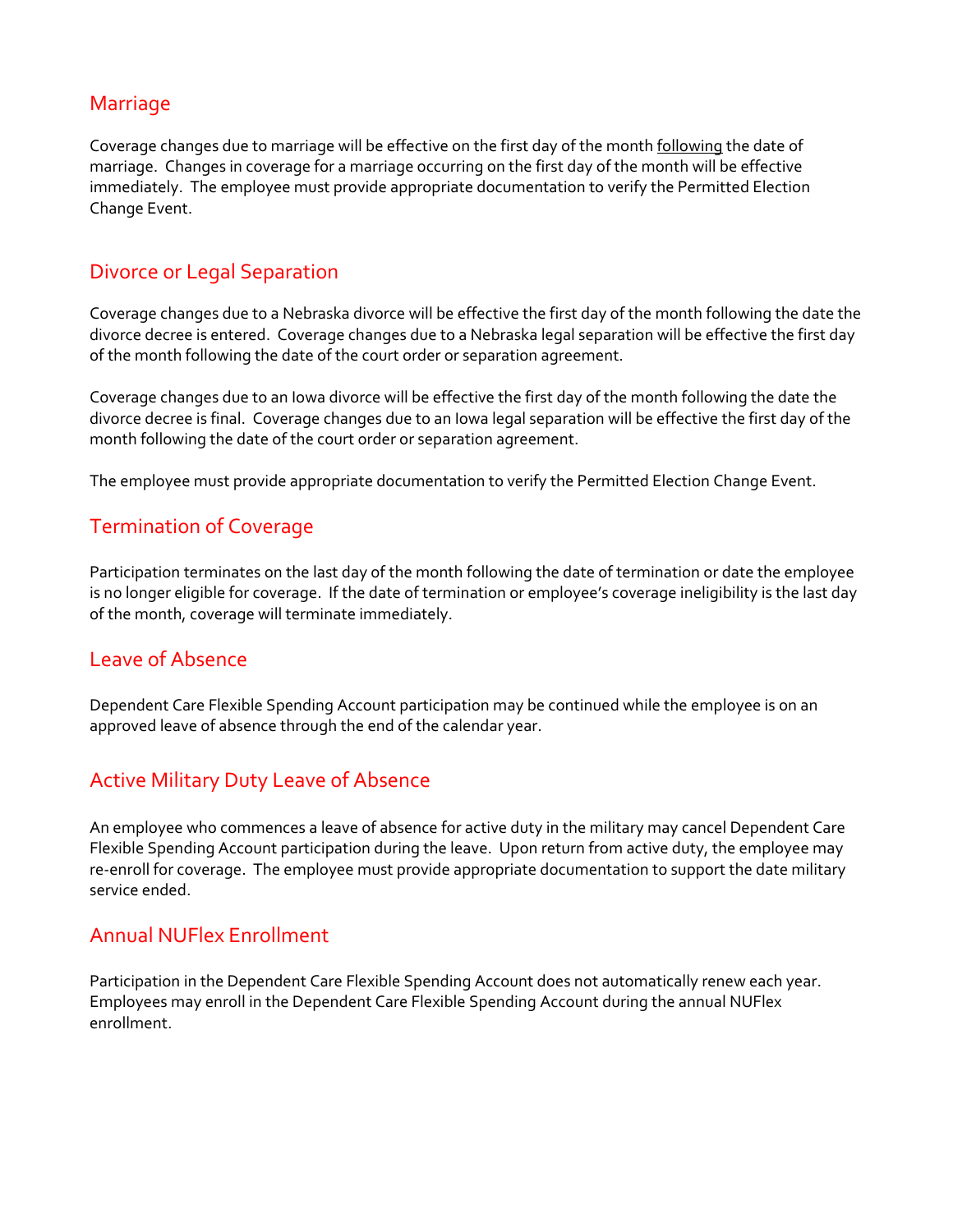## Benefits Summary

WageWorks is the plan administrator for the Flexible Spending Account (FSA) program. The Dependent Care Flexible Spending Account can be used to pay eligible work‐related dependent care (day care) expenses. Employees determine how much they want to set aside for dependent care expenses during the year. These expenses must be employment‐related, and are the amounts spent in order for the employee and their spouse, if married, to be employed outside of the home. Contributions to the Dependent Care Flexible Spending Account are withheld from the employee's salary on a pre‐tax basis. As dependent care expenses are incurred, reimbursement from the Dependent Care Account is made by filing claims.

## **Contributions**

Employees may contribute \$1 to \$5,000 annually to the Dependent Care Flexible Spending Account. If both spouses' are employed, the contribution total for both employees cannot exceed \$5,000.

Contributions are withheld on a pre‐tax basis and are exempt from both state and federal income taxes and Social Security.

Participating employees are required to make contributions through Dec. 31 of each year, unless a Permitted Election Change Event occurs. In that case, employees must enroll or make a change in contribution within 31 days of the Permitted Election Change Event.

# Carryover Benefits

Effective January 1, 2021, employees will be able to carry over any unused amounts remaining in the employee's Dependent Care Flexible Spending Account at the end of the prior plan year (the "Carryover Benefits"). The current legislation allows for the carryover benefits for unspent funds for the 2020 and 2021 plan years.

Reimbursements for expenses incurred in the current plan year will be reimbursed first from any unused contributions the employee has elected for the current plan year, and then from any Carryover Benefits. Reimbursements are paid according to this procedure to maximize the amounts available for reimbursement.

Any Carryover Benefits will be reduced by amounts used for previous plan year reimbursements and current plan year reimbursements during the run-out period ending on March 31.

Amounts left in an employee's account at the end of the plan year that exceed future Carryover Benefits limits will be forfeited if a claim for reimbursement is not provided by March 31 after the plan year ends.

# Claim Guidelines/Filling Claims for Reimbursement

Only expenses for services received during the calendar year and after the effective date of coverage may be reimbursed, provided such services were incurred in a benefits‐eligible status. Expenses are "incurred when the participant is provided with the dependent care that gives rise to the dependent expenses, and not when the participant is formally billed or charged for, or pays for the dependent care."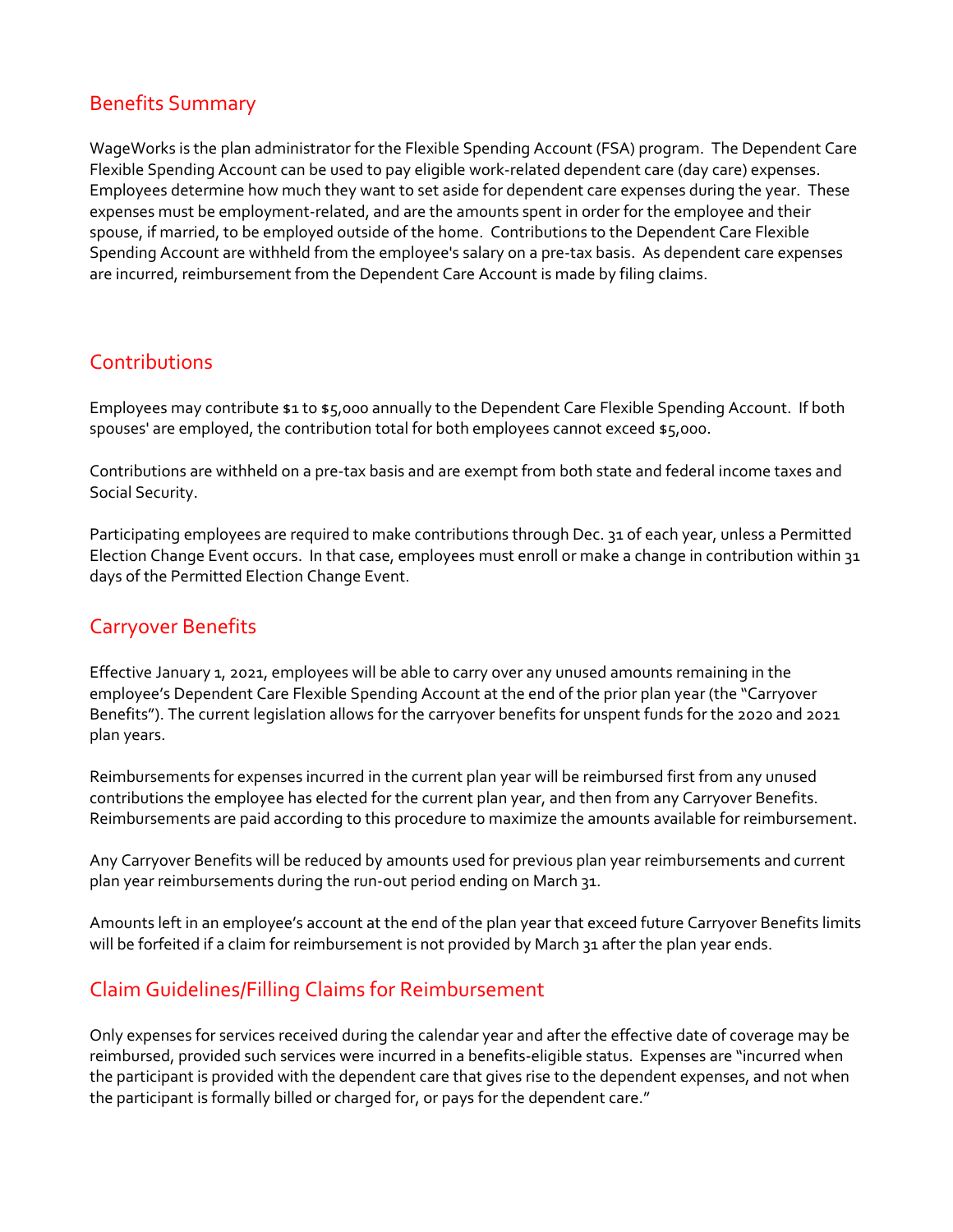Contributions not used by the end of the calendar year will be forfeited.

Employees who participate in both the Health Care and Dependent Care Accounts may not use money from one account to cover expenses in the other account.

In general, an employee and their spouse may not participate in the Dependent Care Flexible Spending Account unless both are working.

Employees may file health care claims at any time during the year with WageWorks by mail, fax, online, or EZ mobile application. Flexible Spending Account Claim Forms may be downloaded from this webpage or the WageWorks website.

WageWorks provides several different methods to receive your Health Care Flexible Spending Account reimbursement. They include "Pay Me Back" and "Pay My Provider". Complete details can be found on the WageWorks website.

**All dependent care expenses must be submitted for reimbursement by Mar. 31, following the year in which the expense was incurred. After Mar. 31, any remaining unreimbursed amounts will be forfeited, except for any remaining Carryover Benefits.**

# Qualifying Dependent Care Expenses

The following are examples of qualifying dependent care expenses that may be reimbursed through the Dependent Care Flexible Spending Account.

- Each dependent for whom the employee incurs an expense must be a Qualifying Individual—that is, the dependent must be:
	- $\triangleright$  a dependent child under the age of 13 for whom the employee is entitled to claim a dependency exemption on their federal income tax return (if employee is a divorced parent, then a child is their dependent if they have custody of the child, even if they are not entitled to claim a dependency exemption);
	- $\triangleright$  the employee's spouse or dependent child age 13 or older who is their dependent under federal tax law (even if the employee cannot claim the dependency exemption on their federal income tax return), but only if the dependent is physically or mentally incapable of self‐care.
	- $\triangleright$  If you had a qualifying dependent who turned (or will turn) 13 during the 2020 or 2021 plan years, you are able to use any unused funds from those plan years for qualifying expenses for that child until they turn 14. To qualify for this relief, enrollment in the Dependent Care Flexible Spending Account prior to January 31, 2020 is required.
- No reimbursement will be made to the extent that the amount of such reimbursement is larger than the balance remaining in the employee's Dependent Care Flexible Spending Account. In addition, no reimbursement will be made to the extent that the amount of such reimbursement, when combined with the total amount of reimbursements made for the Plan Year, would exceed the applicable statutory limit. The applicable statutory limit is the smallest of the following amounts:
	- $\triangleright$  the employee's earned income for the calendar year;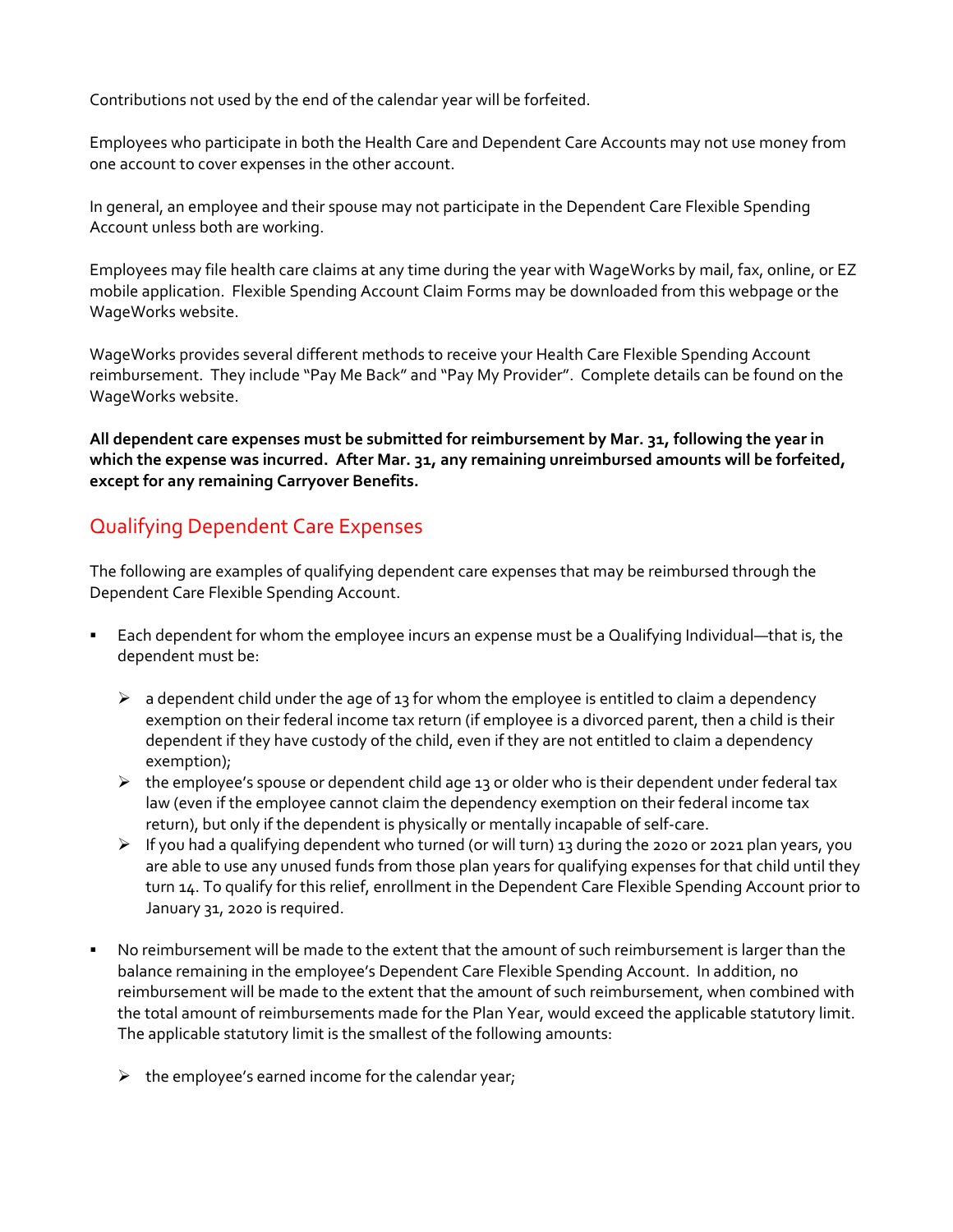- $\triangleright$  the earned income of the employee's spouse for the calendar year (spouse will be deemed to have earned income of \$250 (\$500 for two or more Qualifying Individuals) for each month in which spouse is (a) physically or mentally incapable of self‐care; or (b) a full‐time student); or
- $\triangleright$  either \$5,000 or \$2,500 for the calendar year, depending on the employee's marital and tax filing status.
- Expenses are incurred for services rendered after the date of the employee's election to receive Dependent Care Flexible Spending Account benefits and during the Plan Year to which the election applies.
- Expenses are incurred in order to enable the employee (and their spouse, if married) to be gainfully employed, which generally means working or looking for work. There is an exception: If spouse is not working or looking for work when the expenses are incurred, then spouse must be a full-time student or be physically or mentally incapable of self‐care.
- Employee (or employee and spouse together) are providing at least 50 percent of the cost of maintaining household, and the expenses are incurred when at least one member of the household is a Qualifying Individual.
- The expenses are incurred for the care of a Qualifying Individual or for household services attributable in part to the care of a Qualifying Individual.
- If the expenses are incurred for services outside the employee's household, they are incurred for the care of (1) a person under age 13 who is the employee's dependent under federal tax law (with the exception of dependent who turn the age 14 in the 2020 or 2021 plan years); or (2) the employee's spouse or a person who is their dependent under federal tax law who is physically or mentally incapable of self-care and who regularly spends at least eight hours per day in the employee's household.
- If the expenses are incurred for services provided by a dependent care center (a facility that provides care for more than six individuals not residing at the facility), then the center complies with all applicable state and local laws and regulations.
- The person who provided care was not the employee's spouse or a person for whom the employee is entitled to a personal exemption under Code Section 151(c). If the employee's child provided the care, then he or she must be age 19 or older at the end of the year in which the expenses are incurred.
- **The expenses are not paid for services outside of the employee's household at a camp where the** dependent stays overnight.
- The total amount of reimbursement for the plan year cannot exceed the income of the lower-paid spouse.
- Expenses reimbursed under this plan cannot be claimed as a tax credit on the employee's tax return.

#### **Employees should verify qualifying expenses which can be reimbursed through the Dependent Care Flexible Spending Account on the WageWorks website (www.wageworks.com).**

Flexible Spending Account payments offset the tax credit amount dollar‐for‐dollar. As a result, most employees cannot use both the tax credit and Flexible Spending Account.

Participation in the Dependent Care Flexible Spending Account may affect the employee's eligibility for the earned income tax credit.

# **WageWorks Customer Service and Contact Information**

Participants may call WageWorks for account information and questions at (855) 428‐0446.

Customer Service representatives are available Monday through Friday, 7 am to 7 pm CST.